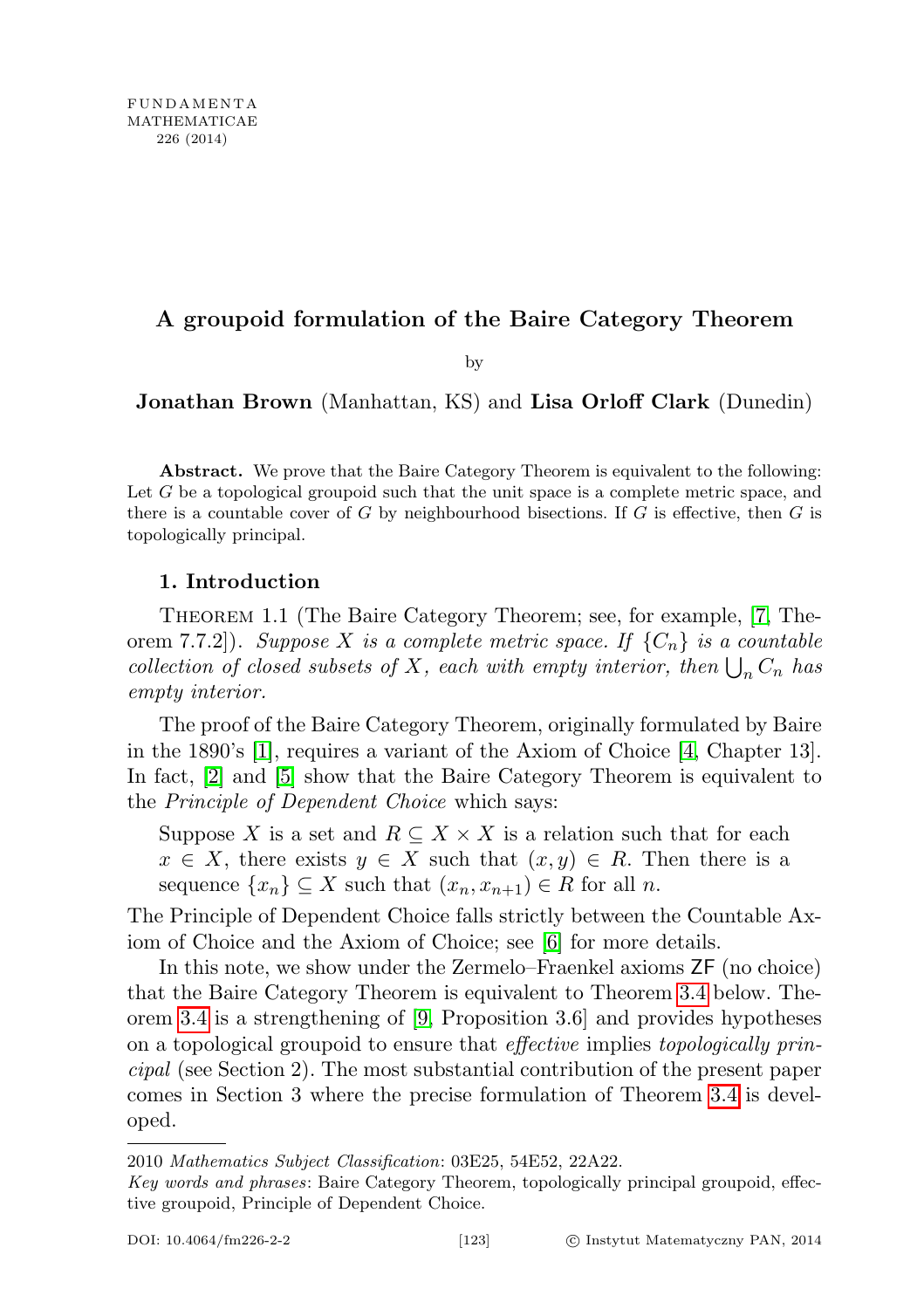That Theorem [3.4](#page-3-0) implies the Baire Category Theorem is entirely new; but even our proof that the Baire Category Theorem implies Theorem [3.4](#page-3-0) is different from the one in [\[9\]](#page-7-1).

2. Preliminaries. A groupoid is a generalisation of a group in which multiplication is only partially defined. Equivalently, a groupoid  $G$  is a small category in which every morphism is invertible. We identify the set of objects of G with the set of identity morphisms and denote this set  $G^{(0)}$ . For  $\gamma \in G$ , we denote the range and source (domain) of  $\gamma$  by  $r(\gamma)$  and  $s(\gamma)$  respectively. Thus  $r, s: G \to G^{(0)} \subseteq G$ . We define

$$
G^{(2)} := \{ (\gamma, \eta) \in G \times G : r(\eta) = s(\gamma) \};
$$

 $G<sup>(2)</sup>$  consists of precisely those pairs of morphisms that can be composed in G. See [\[8\]](#page-7-2) for more details on groupoids. For any  $x \in G^{(0)}$ , the *isotropy* group at x is the group

$$
xGx := \{ \gamma \in G : r(\gamma) = s(\gamma) = x \}.
$$

The isotropy subgroupoid of G is

$$
\text{Iso}(G):=\bigcup_{x\in G^{(0)}}xGx
$$

which is itself a groupoid. If  $B \subseteq G$ , then we also write  $\text{Iso}(B) := \text{Iso}(G) \cap B$ . We say G is a group bundle if  $\text{Iso}(G) = G$ .

A groupoid  $G$  is a *topological groupoid* if  $G$  is equipped with a topology so that composition and inversion are continuous. In this case, r and s are continuous maps. If  $G^{(0)}$  is Hausdorff, then the continuity of r and s implies that  $\text{Iso}(G)$  is a closed subset of G.

An open set  $A \subseteq G$  is called an *open bisection* if  $r(A)$  and  $s(A)$  are open in  $G$ , and  $r$  and  $s$  restricted to  $A$  are homeomorphisms onto their image; in particular r and s are injective on A.

We say a topological groupoid  $G$  is *topologically principal* if the subset  ${x \in G^{(0)} : xGx \neq {x}}$  has empty interior in  $G^{(0)}$ . A topological groupoid G is effective if  $\text{Iso}(G) - G^{(0)}$  has empty interior.

3. When does effective imply topologically principal? In [\[9,](#page-7-1) Proposition 3.6(ii)] Renault considers effective groupoids whose unit spaces are 'Baire'. We can interpret Renault's result as saying that Theorem [1.1](#page-0-0) implies the following:

<span id="page-1-0"></span>THEOREM 3.1 ([\[9,](#page-7-1) Proposition 3.6(ii)]). Suppose G is a topological groupoid such that:

- (1) the unit space is a complete metric space;
- <span id="page-1-1"></span>(2) G has a countable cover consisting of open bisections.

If G is effective, then G is topologically principal.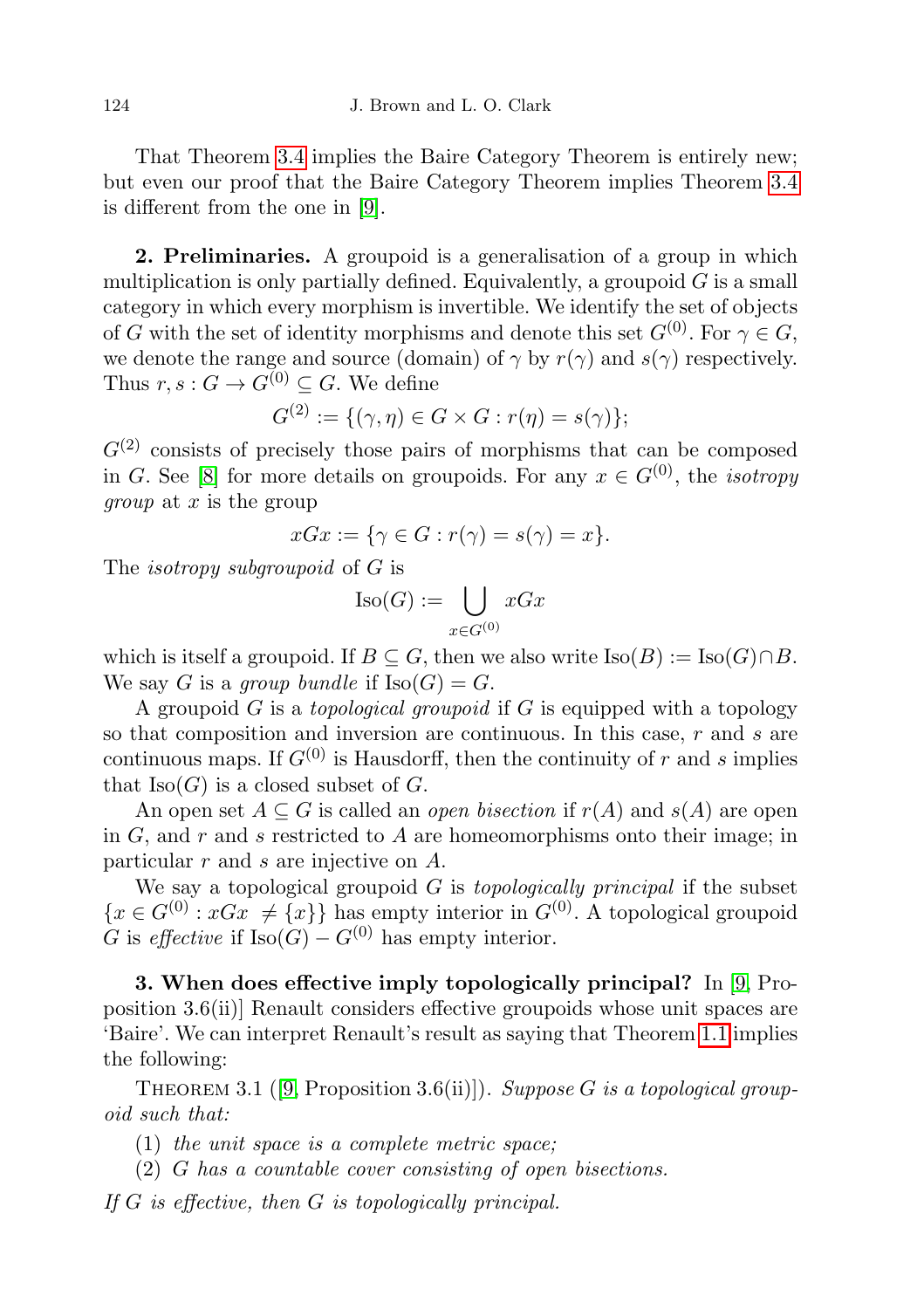Our original intention was to show that Theorem [3.1](#page-1-0) is equivalent to Theorem [1.1.](#page-0-0) However, we eventually realised that such a result will only hold if we weaken the hypotheses of Theorem [3.1.](#page-1-0) To see why, consider the class of effective groupoids constructed in Example [3.2](#page-2-0) below; each groupoid has the property that Theorem [1.1](#page-0-0) implies it is topologically principal. At the same time, groupoids in this class may not satisfy the hypotheses of Theorem [3.1.](#page-1-0) (We will also use this class later in the proof of our main result.)

<span id="page-2-0"></span>EXAMPLE 3.2. Let X be a complete metric space,  $\{C_n\}$  be a countable collection of closed subsets of  $X$ , each with empty interior, and define

$$
C:=\bigcup_n C_n.
$$

Let  $G$  be the group bundle with unit space  $X$  and isotropy groups

$$
xGx := \begin{cases} \mathbb{Z}_2 & \text{if } x \in C, \\ \{0\} & \text{otherwise.} \end{cases}
$$

We identify the identity element  $0 \in xGx$  with x. For each  $x \in C$ , we write  $\gamma_x$  for the nontrivial element of xGx. Notice that

$$
G^{(2)} = \{(x, x) : x \in X\} \cup \{(\gamma_x, \gamma_x) : x \in C\}
$$
  
 
$$
\cup \{(x, \gamma_x) : x \in C\} \cup \{(\gamma_x, x) : x \in C\}.
$$

To make G into a topological groupoid, first let  $\mathcal T$  be the topology for X. Define the collection

$$
\mathcal{B} := \mathcal{T} \cup \{ V \subseteq G : V = (W - \{x\}) \cup \{\gamma_x\} \text{ for some } W \in \mathcal{T} \text{ and } x \in C \cap W \}.
$$

The collection  $\beta$  forms a basis for a topology on G. To see this, note that  $\beta$ covers G, and since T is the topology for X, it is easy to see that  $U, V \in \mathcal{B}$ implies  $U \cap V \in \mathcal{B}$ . We claim that G endowed with the topology generated by  $\beta$  is a topological groupoid. Indeed, inversion is given by the identity, and is thus continuous. Now let  $m: G^{(2)} \to G$  be the composition map. Fix  $V \in \mathcal{B}$ . If  $V \in \mathcal{T}$ , then

$$
m^{-1}(V) = \{(x, x) : x \in V\} \cup \{(\gamma_x, \gamma_x) : x \in V\}.
$$
  
If  $V = (W - \{y\}) \cup \{\gamma_y\}$  for some  $W \in \mathcal{T}$  and  $y \in C \cap W$ , then  

$$
m^{-1}(V) = \{(x, x) : x \in W - \{y\}\} \cup \{(\gamma_y, y), (y, \gamma_y)\}
$$

$$
\cup \{(\gamma_x, \gamma_x) : x \in (W - \{y\}) \cap C\}.
$$

In both cases, it is straightforward to show that  $m^{-1}(V)$  is open in  $G<sup>(2)</sup>$ , hence composition is continuous as claimed.

Since every element of B intersects the unit space, the set  $\text{Iso}(G)-G^{(0)}=$  $G - G^{(0)}$  contains no open sets, so G is effective. By construction,  $G^{(0)} = X$ is a complete metric space and

$$
C = \{ x \in G^{(0)} : xGx \neq \{x\} \},
$$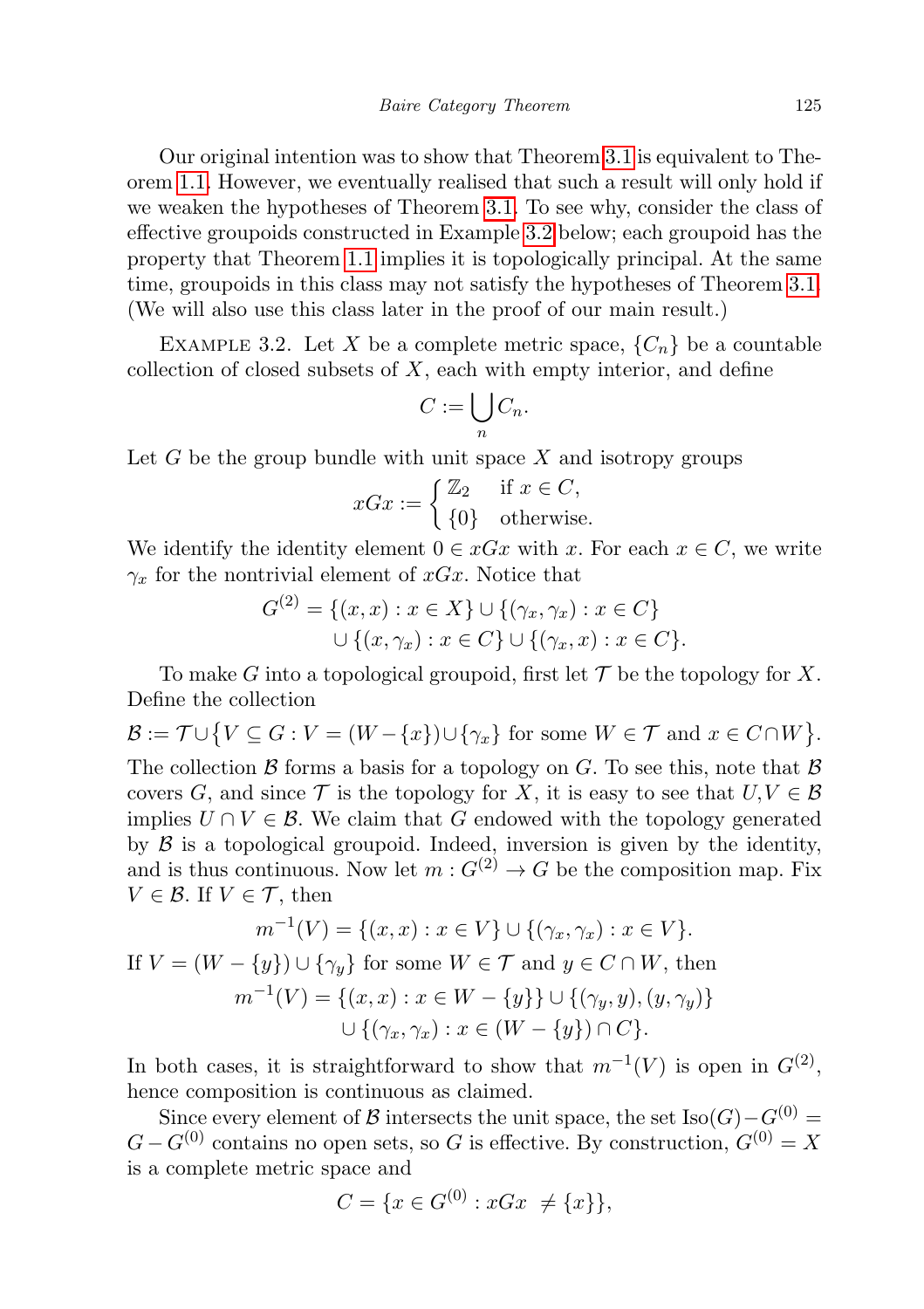so Theorem [1.1](#page-0-0) implies that  $G$  is also topologically principal. Notice that G need not satisfy item [\(2\)](#page-1-1) of Renault's Theorem [3.1.](#page-1-0) Indeed, if  $X = [0, 1]$ and  $C_n = C$  is the Cantor set for all n, then there is no countable cover of G consisting of open bisections. To see this, suppose  $\{U_i\}$  is any countable open cover of G. Since the Cantor set is uncountable, there exists an  $i_0$ such that  $A_{i_0} := \{x \in C : \gamma_x \in U_{i_0}\}\$ is uncountable. For each  $x \in A_{i_0}$  pick a basis element  $(V_x - \{x\}) \cup \{\gamma_x\}$  contained in  $U_{i_0}$ . Since the standard basis for  $[0, 1]$  is given by connected intervals, we can assume that  $V_x$  is connected. For each  $n \in \mathbb{Z}^+$  define  $D_n := \{x \in A_{i_0} : \text{diameter of } V_x \text{ is greater than } 2/n\}.$ Since  $A_{i_0}$  is uncountable, there exists  $n_0$  such that  $D_{n_0}$  is uncountable. Now consider the partition  $\{P_m := [m/(2n_0), (m+1)/(2n_0)]\}$  of [0, 1] where  $0 \leq m \leq 2n_0 - 1$ . Since  $D_{n_0}$  is uncountable, there exists an  $m_0$  such that  $D_{n_0} \cap P_{m_0}$  is uncountable. By the definition of  $D_{n_0}$  this implies that for every  $x \in D_{n_0} \cap P_{m_0}$  both x and  $\gamma_x$  are in  $U_{i_0}$ , and so  $U_{i_0}$  is not an open bisection.

While the groupoids considered above need not have a countable cover of open bisections, they do have a countable cover consisting of 'well-behaved sets'. We call these sets neighbourhood bisections. (We denote the interior of a set D by  $Int(D)$ .)

<span id="page-3-2"></span>DEFINITION 3.3. A set  $B \subseteq G$  is called a *neighbourhood bisection* if the following hold:

- <span id="page-3-3"></span>(1)  $B \subseteq \text{Int}(B);$
- <span id="page-3-4"></span>(2)  $r|_B$  and  $s|_B$  are injective;
- <span id="page-3-5"></span>(3)  $r(B)$  and  $s(B)$  are open in G;
- <span id="page-3-6"></span>(4) Int(B) is an open bisection;
- <span id="page-3-7"></span>(5)  $B - \text{Int}(B) \subseteq \text{Iso}(B) - G^{(0)}$ .

In the next section we prove that the following theorem is equivalent to Theorem [1.1.](#page-0-0) One part of our proof involves showing that the class of groupoids constructed in Example [3.2](#page-2-0) do indeed have a countable cover consisting of neighbourhood bisections.

<span id="page-3-0"></span>THEOREM 3.4. Suppose  $G$  is a topological groupoid such that:

- <span id="page-3-1"></span> $(1)$  the unit space is a complete metric space;
- <span id="page-3-8"></span>(2) G has a countable cover consisting of neighbourhood bisections.

If G is effective, then G is topologically principal.

REMARK 3.5. Suppose G is a groupoid satisfying the hypotheses of The-orem [3.4,](#page-3-0) then  $G^{(0)}$  is open in G. To see this, let  ${B_n}$  be a countable cover of G by neighbourhood bisections. Then  $G^{(0)} = \bigcup_n r(B_n)$ , which is open.

REMARK 3.6. An *étale groupoid* is a topological groupoid that has a cover consisting of open bisections. When studying  $C^*$ -algebras associated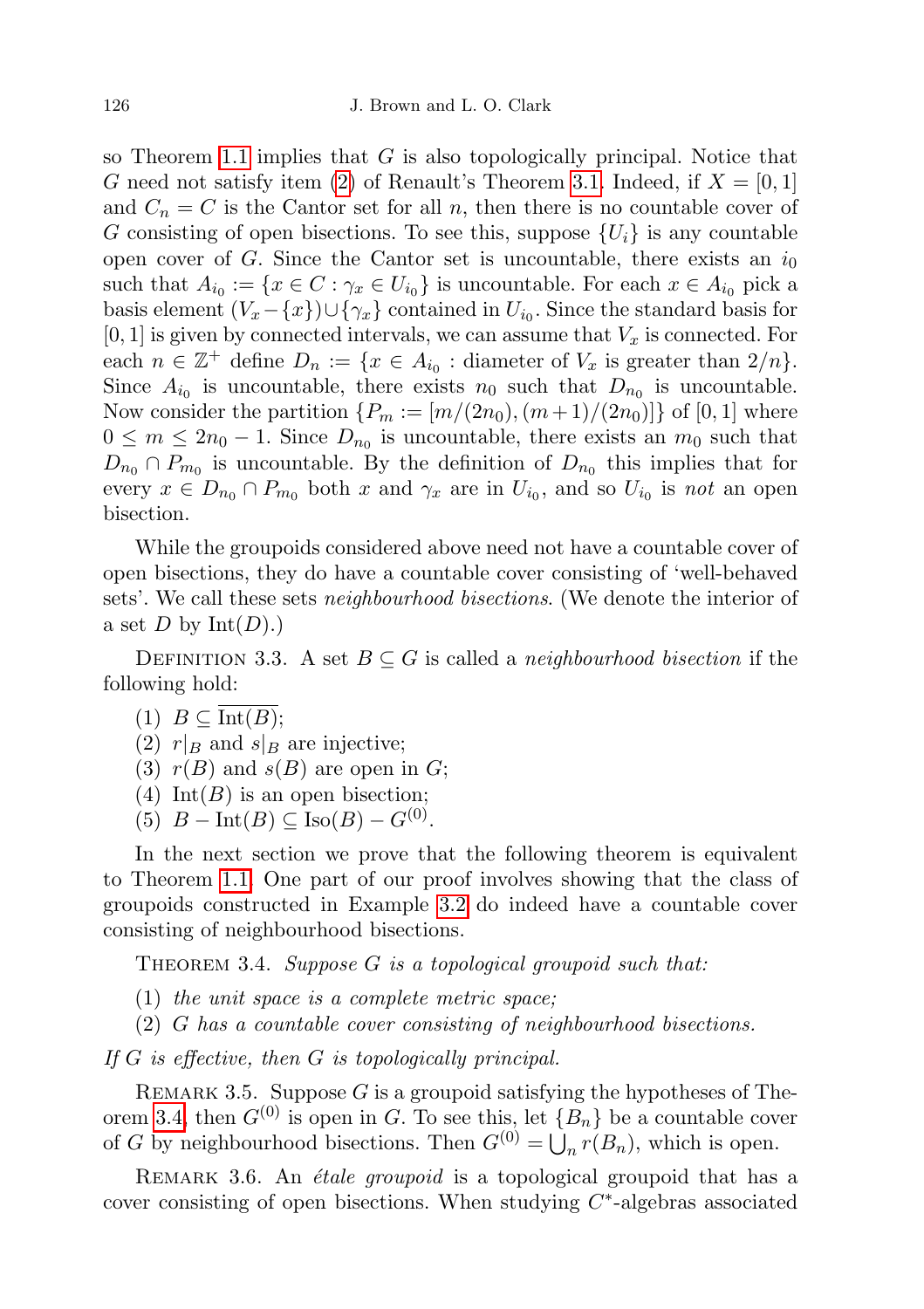to groupoids, one often considers second-countable, locally compact, Hausdorff groupoids that are  $\acute{e}$ tale. These groupoids satisfy the hypotheses of Theorem [3.4.](#page-3-0)

REMARK 3.7. Suppose  $G$  is a topological groupoid. If  $r$  is an open map, then G topologically principal implies that G is effective. See [\[3,](#page-6-5) Examples 6.3 and 6.4] for examples of groupoids (that do not satisfy the hypotheses of Theorem [3.4\)](#page-3-0) that are effective but not topologically principal.

## <span id="page-4-0"></span>4. Main result

Theorem 4.1. Theorem [1.1](#page-0-0) is equivalent to Theorem [3.4](#page-3-0) in ZF.

Before we prove Theorem [4.1,](#page-4-0) we establish the following two lemmas. The first lemma is used to prove the second one, which is a key step in our proof of Theorem [4.1.](#page-4-0) The background theory throughout this section is ZF.

REMARK 4.2. The proof that Theorem [1.1](#page-0-0) implies [\[9,](#page-7-1) Proposition 3.6] given in  $[9]$  relies heavily on G being étale. In our situation, we have to work harder because we do not have a basis of open bisections.

<span id="page-4-3"></span>LEMMA 4.3. Suppose G is a topological groupoid such that  $G^{(0)}$  is open in  $G, B \subseteq G$  is a neighbourhood bisection and  $D \subseteq B$  is closed in B where B is endowed with the subspace topology. Suppose that  $B - Int(B) \subseteq D$ . Then  $r(D)$  is closed in  $r(B)$  where  $r(B)$  is endowed with the subspace topology.

*Proof.* Let  $G$ ,  $B$  and  $D$  be as stated. Then

 $D = (D \cap Int(B)) \cup (B - Int(B)),$ 

which means

$$
r(D) = r(D \cap Int(B)) \cup r(B - Int(B)).
$$

Since  $r|_B$  is a bijection onto its image,  $r(B - Int(B)) = r(B) - r(\text{Int}(B))$ which is closed in  $r(B)$  as  $r(\text{Int}(B))$  is open. Further  $r(D \cap \text{Int}(B))$  is closed in  $r(\text{Int}(B))$  because r restricted to  $\text{Int}(B)$  is a homeomorphism. Thus there exists a closed set C such that  $r(\text{Int}(B)) \cap C = r(\text{Int}(B) \cap D)$ . Therefore

$$
r(D) = r(\text{Int}(B) \cap D) \cup r(B - \text{Int}(B))
$$
  
= 
$$
(r(\text{Int}(B)) \cap C) \cup (r(B - \text{Int}(B)) \cap C) \cup r(B - \text{Int}(B))
$$
  
= 
$$
(r(B) \cap C) \cup r(B - \text{Int}(B))
$$

which is closed in  $r(B)$ .

<span id="page-4-4"></span>LEMMA 4.4. Suppose G is an effective groupoid such that  $G^{(0)}$  is open in G, and B is a neighbourhood bisection. Then

- <span id="page-4-1"></span>(1)  $r(\text{Iso}(B) - G^{(0)})$  has empty interior, and
- <span id="page-4-2"></span>(2)  $\overline{r(\text{Iso}(B) - G^{(0)})}$  has empty interior.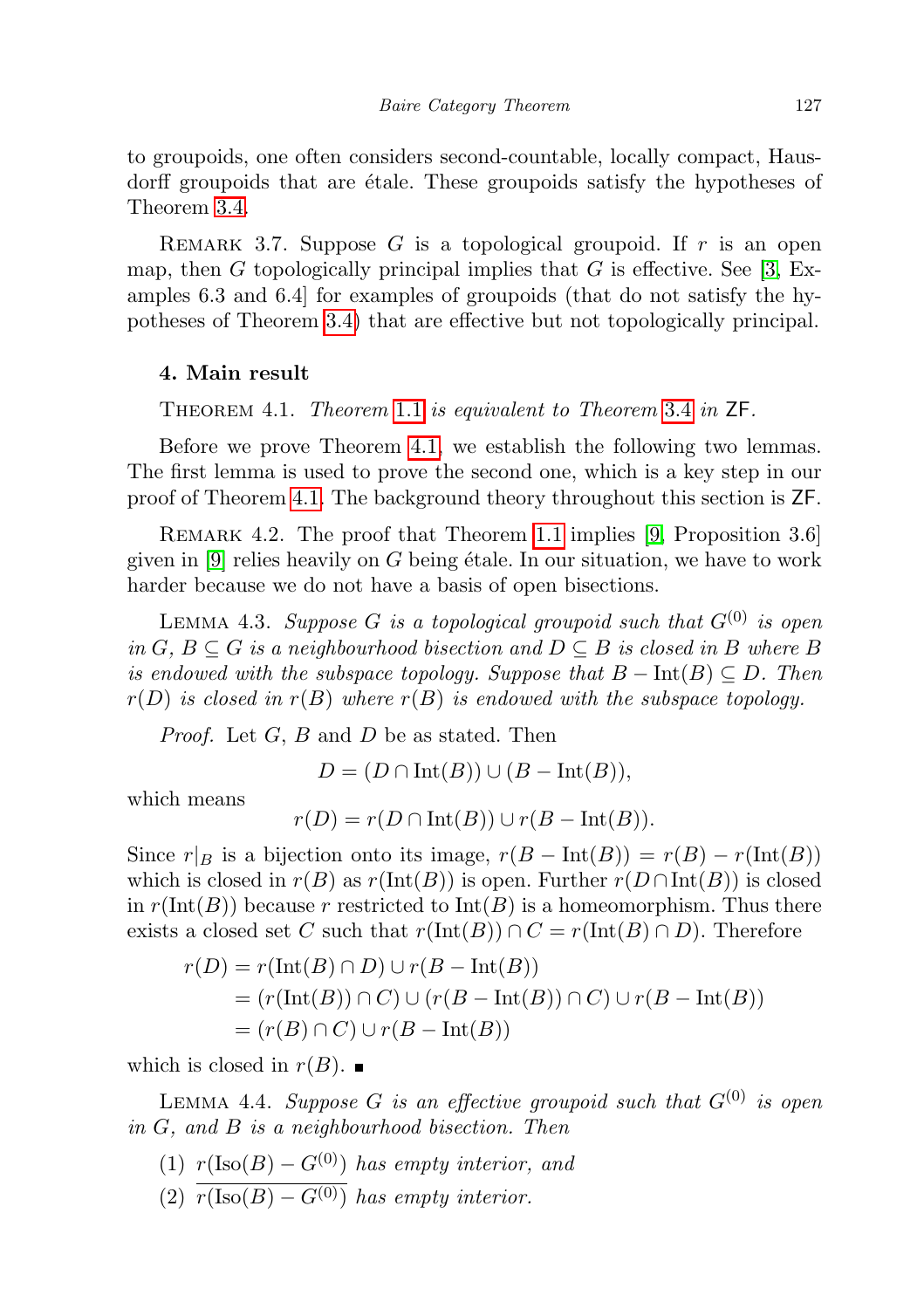Proof. For  $(1)$ , by way of contradiction, suppose there exists a nonempty open set  $W \subseteq r({\rm Iso}(B) - G^{(0)})$ . Thus  $W \cap r(B) \neq \emptyset$ , and since  $B \subseteq \overline{{\rm Int}(B)}$ , we have  $W \cap r(\text{Int}(B)) \neq \emptyset$ . Therefore

$$
W \cap \overline{r(\text{Int}(B))} \neq \emptyset \quad \text{because} \quad r(\overline{\text{Int}(B)}) \subseteq \overline{r(\text{Int}(B))}.
$$

Hence  $W \cap r(\text{Int}(B))$  is a nonempty open set contained in  $G^{(0)}$ . Since

$$
\phi := r|_{\text{Int}(B)}
$$

is a homeomorphism,

$$
\phi^{-1}(W \cap r(\text{Int}(B)))
$$

is a nonempty open subset of  $Int(B)$  and thus is open in G. Since r is injective on B and  $W \subseteq r(\text{Iso}(B) - G^{(0)})$ ,

$$
\phi^{-1}(W \cap r(\text{Int}(B))) \subseteq \text{Iso}(B) - G^{(0)} \subseteq \text{Iso}(G) - G^{(0)}.
$$

This is a contradiction because G is effective.

For [\(2\)](#page-4-2), by way of contradiction, assume there exists a nonempty open subset

$$
V \subseteq \overline{r(\text{Iso}(B) - G^{(0)})}.
$$

Notice that  $V \cap r(B)$  is a nonempty open subset of  $G^{(0)}$ . Further,

$$
V \cap r(B) \subseteq \overline{r(\text{Iso}(B) - G^{(0)})} \cap r(B).
$$

We show that  $r(\text{Iso}(B) - G^{(0)}) \cap r(B) = r(\text{Iso}(B) - G^{(0)})$ . Since  $\text{Iso}(B)$ is closed in B and  $G^{(0)}$  is open, Iso $(B) - G^{(0)}$  is also closed in B. Also,  $B - \text{Int}(B) \subseteq \text{Iso}(B) - G^{(0)}$  by assumption. Therefore we apply Lemma [4.3](#page-4-3) to see that  $r(\text{Iso}(B) - G^{(0)})$  is closed in  $r(B)$ . Thus

$$
r(\text{Iso}(B) - G^{(0)}) = \overline{r(\text{Iso}(B) - G^{(0)})} \cap r(B),
$$

and so

 $V \cap r(B) \subseteq r(\text{Iso}(B) - G^{(0)}),$ 

which contradicts item  $(1)$ .

*Proof of Theorem [4.1.](#page-4-0)* Suppose Theorem [1.1](#page-0-0) holds. Let G be a topological groupoid with a countable cover of neighbourhood bisections  ${B_n}$  such that  $G^{(0)}$  is a complete metric space. Suppose also that G is effective.

By Lemma [4.4\(](#page-4-4)[2\)](#page-4-2), the set  $\overline{r(\text{Iso}(B_n)-G^{(0)})}$  has empty interior for every n. Define  $C_n := r(\text{Iso}(B_n) - G^{(0)}) \cap G^{(0)}$  for each n. Notice that each  $C_n$  is a closed subset of  $G^{(0)}$ . Because  $G^{(0)}$  is open in G, each  $C_n$  also has empty interior in  $G^{(0)}$ . Applying Theorem [1.1](#page-0-0) (Baire Category Theorem) to the collection  $\{C_n\}$  we see that

$$
C := \bigcup_n C_n
$$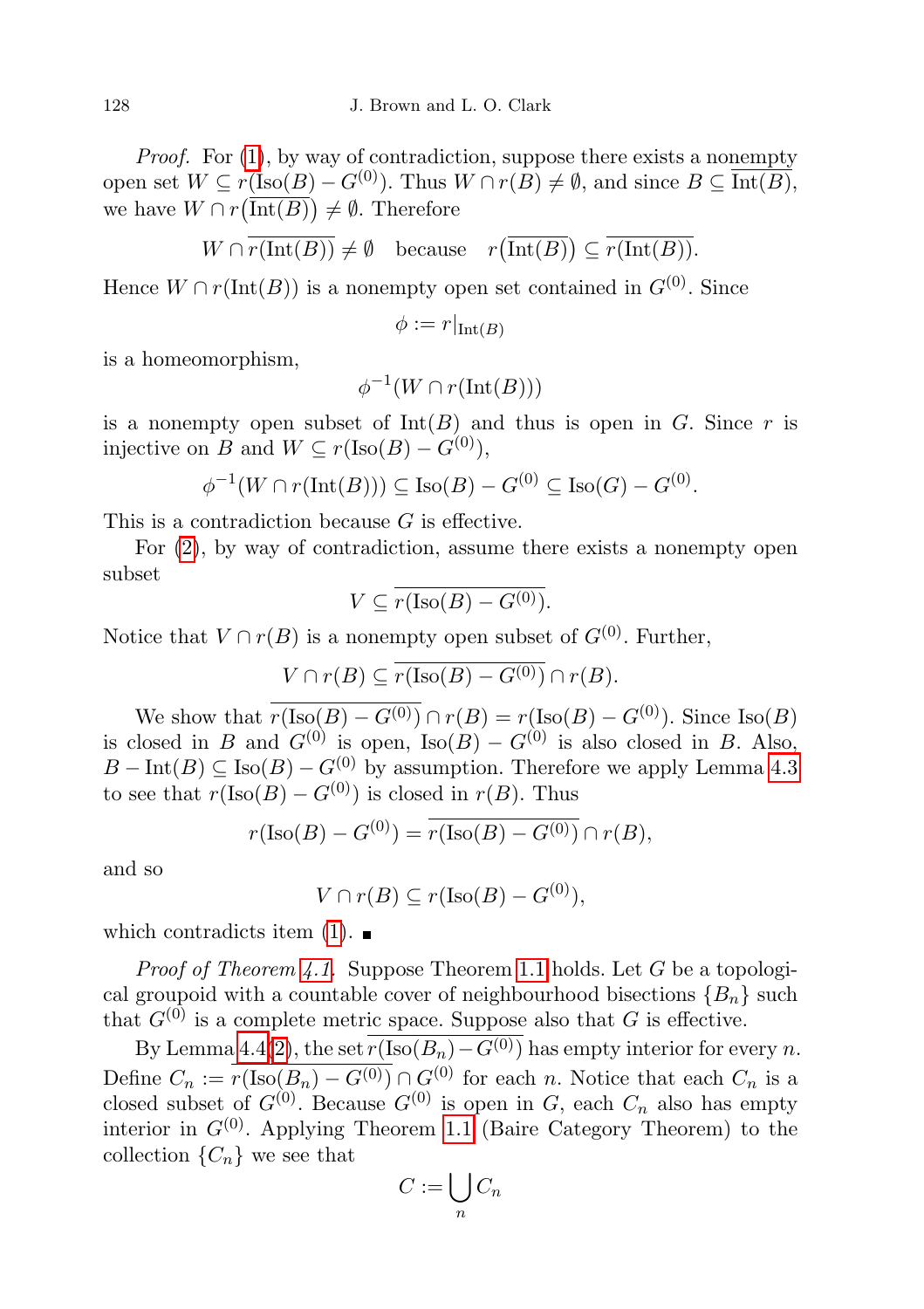has empty interior. By construction, C contains the units with nontrivial isotropy. Therefore, G is topologically principal.

Conversely, suppose that Theorem [3.4](#page-3-0) holds. Let X be a complete metric space with topology  $\mathcal T$  and  $\{C_n\}$  be a countable collection of closed subsets of  $X$ , each with empty interior. Without loss of generality we can assume  $C_0 = \emptyset$ . Let  $C = \bigcup_n C_n$ . Define G as in Example [3.2.](#page-2-0) Since  $G^{(0)} = X$  as a topological space,  $G$  satisfies  $(1)$  of Theorem [3.4.](#page-3-0)

For each  $n$ , define

$$
B_n := (X - C_n) \cup \{ \gamma_x : x \in C_n \}.
$$

We claim that each  $B_n$  is a neighbourhood bisection. To prove this, we must check each of the items in Definition [3.3.](#page-3-2) To see [\(1\)](#page-3-3), first note that  $X - C_n$ is open in G and contained in  $B_n$ . Thus  $X - C_n \subseteq \text{Int}(B_n)$ . We show that  $B_n \subseteq \overline{X - C_n} \subseteq \overline{\text{Int}(B_n)}$ . Consider  $\gamma_x$  for some  $x \in C_n$ . For every  $V \in \mathcal{B}$ with  $\gamma_x \in V$  we have  $V = (W - \{x\}) \cup \{\gamma_x\}$ , where  $W \in \mathcal{T}$  and  $x \in W$ . Now  $V \cap (X - C_n) = W \cap (X - C_n)$  is nonempty because  $C_n$  has empty interior. Therefore  $\gamma_x \in \overline{X - C_n}$ . Since  $B_n = X - C_n \cup {\gamma_x : x \in C_n}$ , we have  $B_n \subseteq \overline{X - C_n}$ . That  $B_n$  satisfies item [\(2\)](#page-3-4) is clear, thus  $r(B_n) = X = s(B_n)$ is open in G, giving us item [\(3\)](#page-3-5). Since  $r(V)$  is in T for every  $V \in \mathcal{B}$ ,  $r = s$ is an open map, and hence  $r|_{\text{Int}(B_n)} = s|_{\text{Int}(B_n)}$  is a homeomorphism with open image, giving item [\(4\)](#page-3-6). Lastly, since  $B_n \cap G^{(0)} = X - C_n \subseteq \text{Int}(B_n)$ and  $G = \text{Iso}(G)$ , we get item [\(5\)](#page-3-7). Thus  ${B_n}_n$  is a countable cover of G by neighbourhood bisections and G satisfies [\(2\)](#page-3-8) of Theorem [3.4.](#page-3-0)

We showed in Example [3.2](#page-2-0) that  $G$  is effective. Therefore  $G$  is topologically principal by Theorem [3.4.](#page-3-0) Thus

$$
C = \{ x \in G^{(0)} : xGx \neq \{x\} \}
$$

has empty interior, proving Theorem [1.1.](#page-0-0)  $\blacksquare$ 

Acknowledgements. Thanks to François Dorais for the very helpful email correspondence.

## References

- <span id="page-6-0"></span>[1] R. Baire, Sur les fonctions de variables r´eelles, Ann. Mat. Pura Appl. 3 (1899), 1–123.
- <span id="page-6-2"></span>[2] C. E. Blair, The Baire category theorem implies the principle of dependent choices, Bull. Acad. Polon. Sci. Sér. Sci. Math. Astronom. Phys. 25 (1977), 933–934.
- <span id="page-6-5"></span>[\[3\]](http://dx.doi.org/10.1007/s00233-013-9546-z) J. H. Brown, L. O. Clark, C. Farthing and A. Sims, Simplicity of algebras associated to étale groupoids, Semigroup Forum 88 (2014), 433-452.
- <span id="page-6-1"></span>[4] W. Dunham, The Calculus Gallery: Masterpieces from Newton to Lebesgue, Princeton Univ. Press, Princeton, NJ, 2005.
- <span id="page-6-3"></span>[\[5\]](http://dx.doi.org/10.2307/2274230) R. Goldblatt, On the role of the Baire Category Theorem and dependent choice in the foundations of logic, J. Symbolic Logic 50 (1985), 412–422.
- <span id="page-6-4"></span>[6] T. J. Jech, The Axiom of Choice, Dover Publ., Mineola, NY, 2008.